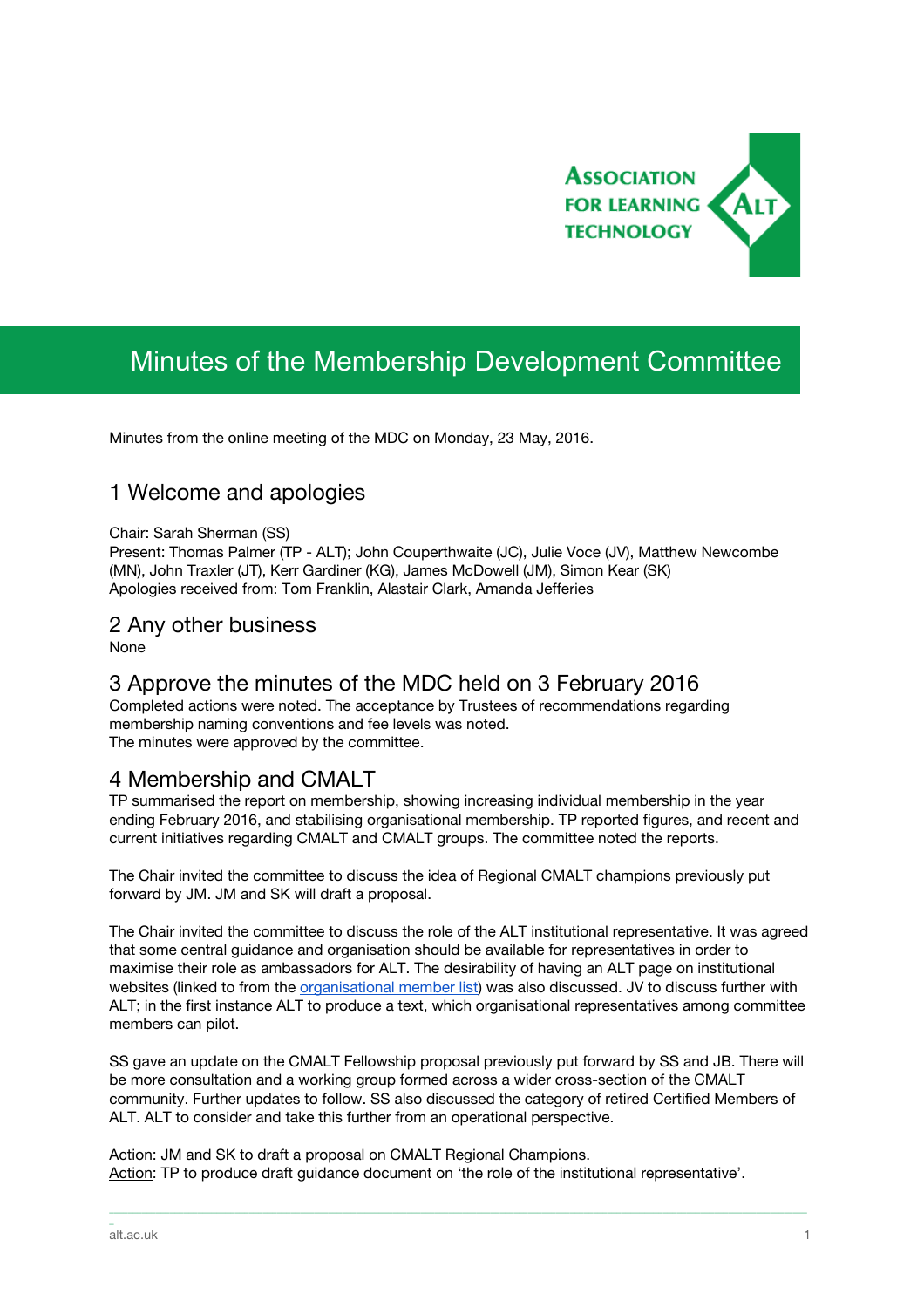Action: TP to produce draft text for use on institutional webpages. Action: ALT to consider treatment of retired Certified Members and update MDC.

## 5 Members and Special Interest Groups

TP gave an update on the new Members Group Policy and progress in its implementation. The new online space, which will help to fulfil the aims set out in the policy, is now at a relatively developed stage. More work remains to be done in 2016 in developing this alongside group members, and in helping groups transition.

Individual reports from Special Interest Groups were noted.

Plans for a southern region ALT Members Group were noted. The committee will be updated at the next meeting on the outcome of preliminary discussions. The Chair recognised the efforts of former MDC Chair Shirley Evans, and asked for volunteers from the committee to support and liaise with Shirley in connection with these plans.

The committee received the proposal for the new West Midlands Region Learning Technology Group.

Recommendation: The Committee recommends the formal approval of the new West Midlands Region Learning Technology Group to Trustees.

Action: TP to put JV, JM and MN in touch with Shirley Evans to liaise re: supporting establishment of (a) southern region Members Group(s).

#### Addendum (06/06/2016)

A proposal for a new Learning Spaces Special Interest Group was put before the committee after the meeting and approved by email communication.

Recommendation: The Committee recommends the formal approval of the new Learning Spaces Special Interest Group to the Trustees.

### 6 Events and conference report

The committee noted the report.

### 7 Communications and website report

The committee noted the report.

## 8 Items referred to and from other ALT committees and Trustees including shared update from all committees

The committee noted the shared report from the last round of committee meetings. This committee's contribution to the next shared report will reflect the actions and recommendations minuted here.

Action: ALT to prepare and circulate.

#### **Recommendations to be reported to Trustees:**

Recommendation: The Committee recommends the formal approval of the new ALT West Midlands Region Learning Technology Group to Trustees.

Recommendation: The Committee recommends the formal approval of the new Learning Spaces Special Interest Group to the Trustees (See *Addendum* to item 5, above.)

Recommendation: The committee has one vacancy to be advertised via the open call for expressions of interest.

### 9 Any other business

None

#### 10 Committee membership and vacancies

The Committee thanked Amanda Jefferies, who has come to the end of her second term, for her service on the MDC. Amanda will still be making a considerable contribution to ALT in the role of editor for *Research in Learning Technology*.

\_\_\_\_\_\_\_\_\_\_\_\_\_\_\_\_\_\_\_\_\_\_\_\_\_\_\_\_\_\_\_\_\_\_\_\_\_\_\_\_\_\_\_\_\_\_\_\_\_\_\_\_\_\_\_\_\_\_\_\_\_\_\_\_\_\_\_\_\_\_\_\_\_\_\_\_\_\_\_\_\_\_\_\_\_\_\_\_\_\_\_\_\_\_\_\_\_\_\_\_\_\_\_\_\_\_\_\_\_\_\_\_\_\_\_\_\_\_\_\_\_\_\_\_\_\_\_\_\_\_\_\_\_\_\_\_\_\_\_\_\_\_\_\_\_\_\_\_\_\_

\_